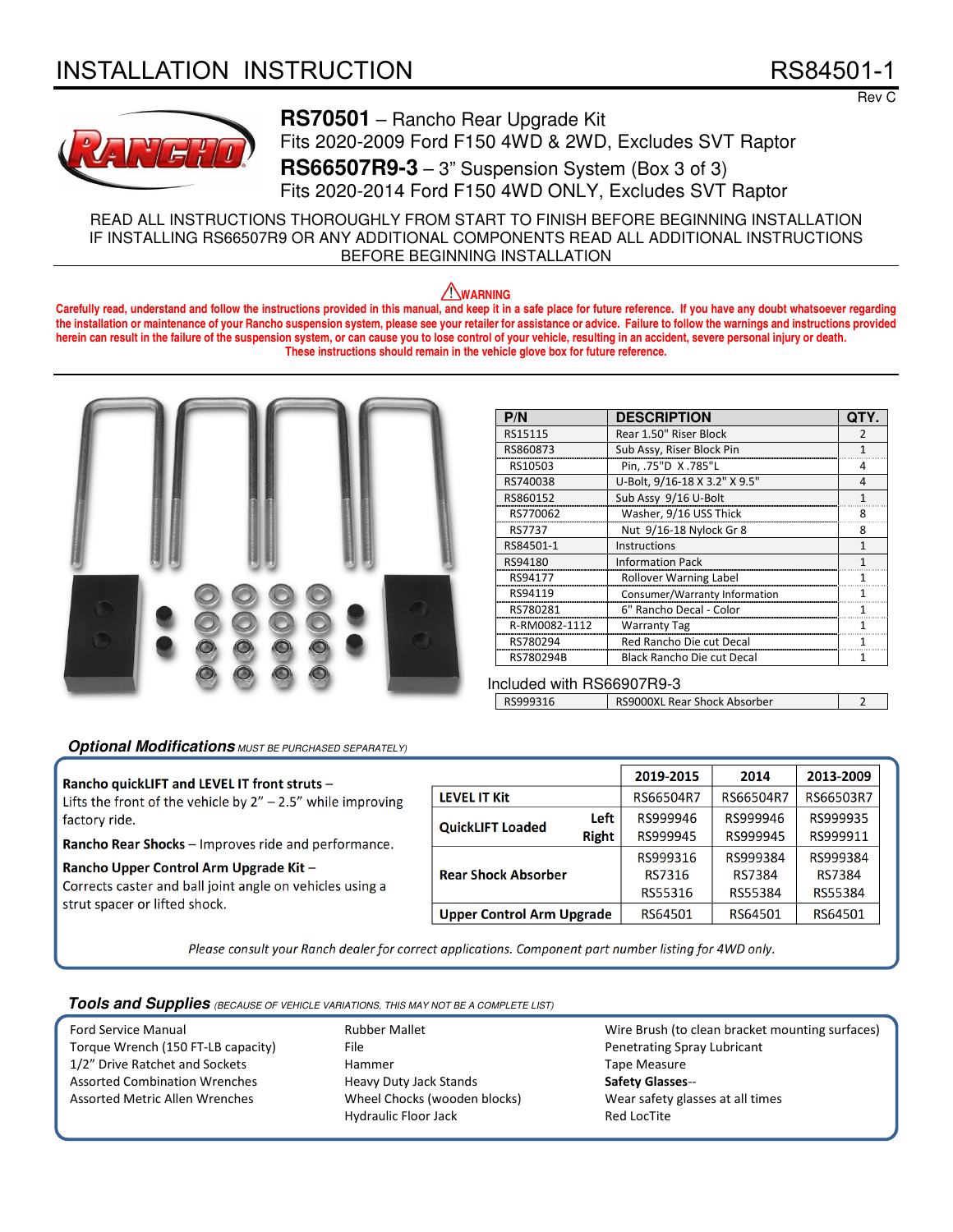1) Park the vehicle on a level surface. Set the parking brake and chock front wheels.

2) Measure and record the distance from the center of each wheel to the top of the fender opening. See Illustration 1.



3) Raise the rear of the vehicle and support the frame with jack stands. Remove the rear wheels.

4) Support the rear axle assembly with a floor jack.

5) Remove both rear shock absorbers.

6) Loosen the U-bolt nuts on both sides of the vehicle 2 turns.

7) Remove the driver side U-bolts only. Carefully lower the rear axle and remove the original riser block (if applicable). See Illustration 2.



Illustration 2

# **WARNING: Do not allow the axle to hang by any hoses or ABS cables. You could damage the hoses or ABS cables, without this damage being visible to you, resulting in sudden and unexpected failure of a hose or ABS system, and an accident.**

8) Insert center pins from kit RS860873 into holes in axle pad.

9) Place riser block RS15115 on the axle pad.

10) If applicable, reinstall the original riser block on top of riser block RS15115.

11) Loosely attach the leaf spring to the axle with new Ubolts RS740038 and the hardware from kit 860152.

- 12) Repeat steps  $7 11$  for the passenger side.
- 13) Cross tighten all U-bolt nuts evenly to 85 LB-FT.
- 14) Install shocks and torque to 66 LB-FT.

(New Rancho shock absorbers recommended)

15) Install rear wheels.

16) Verify adequate tire, wheel, and brake hose clearance. Inspect steering and suspension for tightness and proper operation.

17) Inspect and rotate all axles and drive shafts. Check for binding and proper slip yoke insertion. The slip yoke should be inserted a minimum of one inch into the transfer case and/or transmission.

- 18) Lower vehicle to ground.
- 19) Tighten lug nuts to 150 LB-FT.

# **FINAL CHECKS & ADJUSTMENTS**

1) Turn the front wheels completely left then right. Verify adequate tire, wheel, and brake hose clearance. Inspect steering and suspension for tightness and proper operation.

2) Ensure that the vehicle brake system operates correctly.

3) Readjust headlamps and have vehicle aligned at a certified alignment facility.

NOTE: Alignment cam kit may be required to align vehicle.

Recommended Alignment Specifications

Caster (degrees):  $3.60^{\circ} \pm 1.00^{\circ}$ 

Camber (degrees):  $-0.10^{\circ} \pm 0.75^{\circ}$ 

Sum Toe In (degrees):  $0.2^{\circ} \pm 0.2^{\circ}$  or  $0.10" \pm 0.10"$ 

4) Park the vehicle on a level surface. Set the parking. Measure and record the distance from the center of each wheel to the top of the fender opening. See Illustration 3.

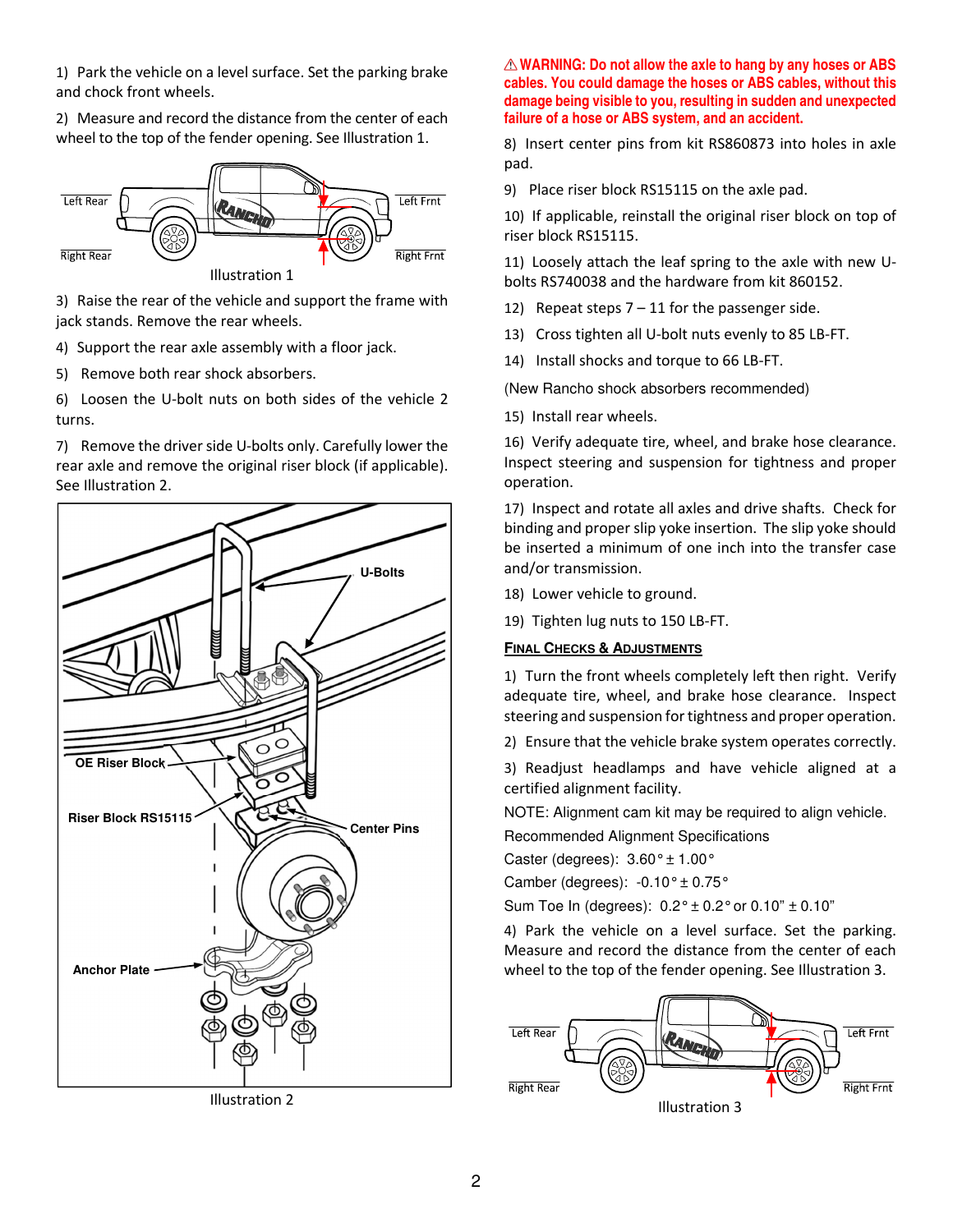**VEHICLE BOLT TORQUE** 

| Leaf Spring U-bolt     | 85 LB-FT. |  |  |  |
|------------------------|-----------|--|--|--|
| <b>Shock Absorbers</b> | 66 LB-FT. |  |  |  |
| Wheel Lug Nuts         | 150 LB-FT |  |  |  |

#### **STANDARD BOLT TORQUE AND IDENTIFICATION**

| <b>INCH SYSTEM</b>                                                                                                                                                                                                                                                                                                     |           |           | <b>METRIC SYSTEM</b> |           |                   |                   |  |
|------------------------------------------------------------------------------------------------------------------------------------------------------------------------------------------------------------------------------------------------------------------------------------------------------------------------|-----------|-----------|----------------------|-----------|-------------------|-------------------|--|
| <b>Bolt Size</b>                                                                                                                                                                                                                                                                                                       | Grade 5   | Grade 8   | <b>Bolt Size</b>     | Class 8.8 | <b>Class 10.9</b> | <b>Class 12.9</b> |  |
| 5/16                                                                                                                                                                                                                                                                                                                   | 15 LB-FT  | 20 LB-FT  | M <sub>6</sub>       | 5 LB-FT   | 9 LB-FT           | 12 LB-FT          |  |
| 3/8                                                                                                                                                                                                                                                                                                                    | 30 LB-FT  | 35 LB-FT  | M8                   | 18 LB-FT  | 23 LB-FT          | 27 LB-FT          |  |
| 7/16                                                                                                                                                                                                                                                                                                                   | 45 LB-FT  | 60 LB-FT  | M10                  | 32 LB-FT  | 45 LB-FT          | 50 LB-FT          |  |
| 1/2                                                                                                                                                                                                                                                                                                                    | 65 LB-FT  | 90 LB-FT  | M12                  | 55 LB-FT  | 75 LB-FT          | 90 LB-FT          |  |
| 9/16                                                                                                                                                                                                                                                                                                                   | 95 LB-FT  | 130 LB-FT | M14                  | 85 LB-FT  | 120 LB-FT         | 145 LB-FT         |  |
| 5/8                                                                                                                                                                                                                                                                                                                    | 135 LB-FT | 175 LB-FT | M16                  | 130 LB-FT | 165 LB-FT         | 210 LB-FT         |  |
| 3/4                                                                                                                                                                                                                                                                                                                    | 185 LB-FT | 280 LB-FT | M18                  | 170 LB-FT | 240 LB-FT         | 290 LB-FT         |  |
| $5 - Grade - 8$<br>Class<br>⊭—⊺PI— <del>ਮ</del><br>1/2-13x1 75 HHCS<br>$D =$ Nominal Diameter<br>10.9`<br>mmmmmmm<br>TPI = Threads Per Inch<br>TPL L<br>P<br>$P =$ Pitch (Thread Width, mm)<br>ասանանանանան<br>M <sub>12</sub> -1 25x50 HHCS<br>$L =$ Lenath<br>→lk—P<br>X = Decription (Hex Head Cap Screw)<br>P<br>D |           |           |                      |           |                   |                   |  |

## **IMPORTANT NOTES**

A. Before installing this system, have the vehicle's alignment and frame checked by a certified technician. The alignment must be within factory specifications and the frame of the vehicle must be sound (no cracks, damage or corrosion).

B. The components of Rancho's suspension system are designed as a single integrated system. To avoid compromises in terms of safety, performance, durability or function, do not substitute Rancho components with components manufactured by other companies. Use of other components will result in the forfeiture of any type of warranty on the vehicle/suspension system. Some components required for the installation of this kit may need to be purchased separately.

C. Do not powder-coat or plate any of the components in this system. To change the appearance of components, automotive paint can be applied over the original coating.

D. Each hardware kit in this system contains fasteners of high strength and specific size. Do not mix hardware kits or substitute a fastener of lesser strength. See bolt identification table at end of instruction.

E. Compare the contents of this system with the parts list in these instructions. If any parts are missing, contact the Rancho Technical Department at 1-734-384- 7804.

F. Install all nuts and bolts with a flat washer. When both SAE (small OD) and USS (large OD) washers are used in a fastener assembly, place the USS washer against the slotted hole and the SAE washer against the round hole.

G. Apply a drop of thread locking compound to all bolts during installation. CAUTION: Thread locking compound may irritate sensitive skin. Read warning label on container before use.

H. Unless otherwise specified, tighten all nuts and bolts to the standard torque specifications shown in the table at end of instruction. USE A TORQUE WRENCH for accurate measurements.

I. Some of the service procedures require the use of special tools designed for specific procedures. If you do not know how to safely use any of these tools, or do not have them, stop the project and consult a qualified mechanic. See tool list

J. It is extremely important to replace coil springs, axle flanges, and drive shaft/pinion relationships as original. Be sure to mark left/right, front/rear, and indexing of mating parts before disassembly. A paint marker or light colored nail polish is handy for this.

K. Suspension components that use rubber or urethane bushings should be tightened with the vehicle at normal ride height unless otherwise specified. This will prevent premature failure of the bushing and maintain ride comfort.

L. The required installation time for this system is approximately 2 to 3 hours for two people. Check off the number at the beginning of each step when you finish it. Then when you stop during the installation, it will be easier to find where you need to continue.

N. Important information for the end user is contained in the consumer/installer information pack. If you are installing this system for someone else, place the information pack on the driver's seat. Please include the installation instructions when you finish.

O. The lifespan of Rancho products depends on many factors. Improper use, abuse or harsh use in general may compromise the integrity of the suspension system and significantly reduce its lifespan. The suspension system is also subject to wear over time. Have the suspension system regularly inspected and maintained by qualified mechanics. If the inspection reveals any damage or excessive wear, no matter how slight, immediately replace or repair the component. The suspension system must be regularly maintained in order to optimize its safe and efficient use. The more severe the conditions under which the suspension system is operated, the more often it must be inspected and maintained.

 **WARNING: READ ALL INSTRUCTIONS THOROUGHLY FROM START TO FINISH BEFORE BEGINNING INSTALLATION. Failure to follow the warnings and instructions provided herein can result in an accident, severe personal injury or death.** 



Rancho Technical Department 1-800-325-8886